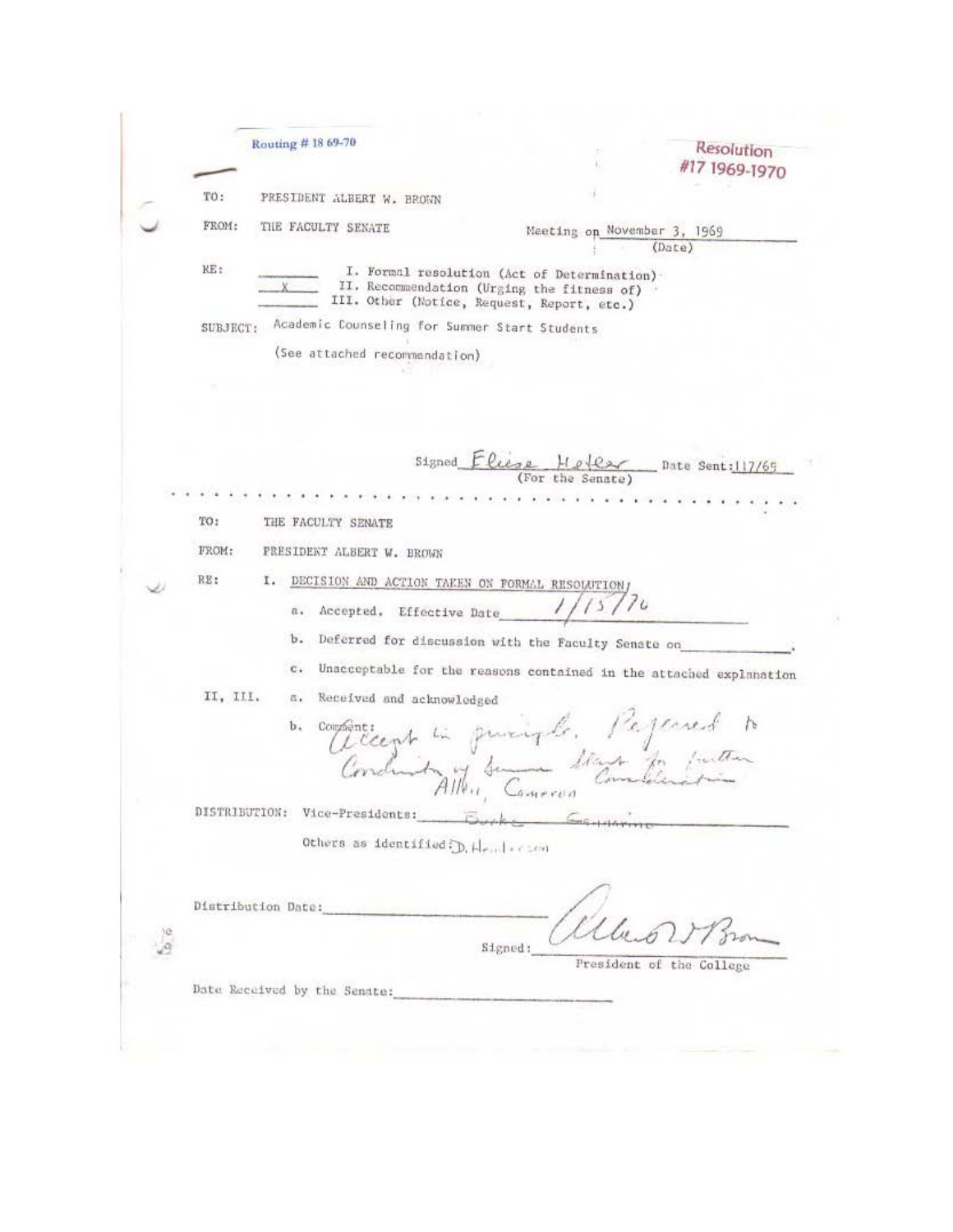## STATE UNIVERSITY COLLEGE AT BROCKPORT BROCKPORT, NEW YORK

RECONNEHOATIONS ON ACADEMIC COUNSELING FOR SUNNER START STUDENTS

Submitted to the Faculty Senate by the Committee on Expanding Educational Opportunities

| Miss Ronda Blanchard | Dr. David Hammond          |
|----------------------|----------------------------|
| Miss Marnie Burgess  | Dr. Robert Potter          |
| Miss Edie Como.      | Dr. Kemp Schnell           |
| Miss Sandy Huniz     | Dr. George Simmons         |
| Mr. Richard Love     | Dr. William Rock, Chairman |
|                      |                            |

- I. SPECIFIC RECOMMENDATIONS
	- A.): THAT A FULL-TIME COORDINATOR FOR THE SUMMER START PROGRAM BE APPOINTED BY THE COLLEGE.
	- B.) THAT FACULTY MENDERS, IDENTIFIED BY THE SUNNER START STUDENTS, BE AS-SIGNED AS ACADEMIC COUNSELORS ON THE BASIS OF ONE ACADEMIC COUNSELOR FOR EACH TWENTY SUMMER START STUDENTS IN THEIR FRESINGN AND SOPHOMORE YEARS. SAID ASSIGNMENT WILL BE MADE ONLY WITH THE CONSENT OF THE FACULTY MEMBER AND HIS DEPARTMENT CHAIRMAN. FACULTY MEMBERS ASSIGNED TO THIS ROLE SHALL CARRY A REDUCED TEACHING LOAD. ADDITIONAL STAFFING SHALL BE PROVIDED TO DEPARTMENTS FROM WHICH ACADEMIC COUNSELORS ARE DRAWN TO ASSURE STAFFING FOR COURSES THAT MOULD HORMALLY BE TAUGHT BY SELECTED FACULTY.
	- C.) THAT SUCCESSFUL ACADEMIC COUNSELING BE CONSIDERED A NAJOR SERVICE TO THE INSTITUTION FOR PURPOSES OF DISCRETIONARY INCREMENTS AND PRONOTIONS.
	- D.) THAT EACH DEPARTMENT CHAIRMAN DESIGNATE A STAFF MEMBER, NEREINAFTER RE-FERRED TO AS THE DEPARTMENT REPRESENTATIVE, INTERESTED IN THE SUMMER START PROGRAM TO PROVIDE INFORMATION TO ACADEMIC COUNSELORS AND SPECIFIC ADVISEMENT FOR SUNNER START STUDENTS PLANNING TO HAJOR IN THE AREA.
	- E.) THAT THE FACULTY OF EACH DEPARTMENT DE AVAILABLE TO TUTOR STUDENTS IN THE SUVERER START PROGRAM. SUCH TUTORING SHOULD BE ARRANGED THROUGH THE ACA-DENIC COUNSELOR BY THE STUDENT NEEDING HELP. THE ACADEMIC COUNSELOR WILL WORK WITH THE DEPARTMENT REPRESENTATIVE DESIGNATED IN "D" ABOVE TO OGTAIN THE SERVICES OF THE TUTOR.
	- F.) THAT THE SURPER START STUDENTS SHOULD FOLLOW THE REGULAR ACADERIC ADVISE-MENT PROGRAM DURING THETR JUNIOR AND SENIOR YEARS IN HOST CASES.
	- G.) THAT AN ORTNETATION PROGRAM BE PROVIDED BY THE PROGRAM COORDIKATOR AND THE COUNSELING CENTER FOR ACADEMIC COUNSELORS AND DEPARTMENT REPRESENTA-TIVES SERVING THE STUDENT.

## 11. ROLE OF THE ACADEMIC COUNSELOR

a major function of the Academic Counselor will be academic advisement. However academic advisement in the Summer Start program must be well beyond the concept of academic advisement as it is generally defined. While the committee believes that those assigned as academic counselors will need to define with the total staff of the program their specific roles, the committee has developed the following guidelines: